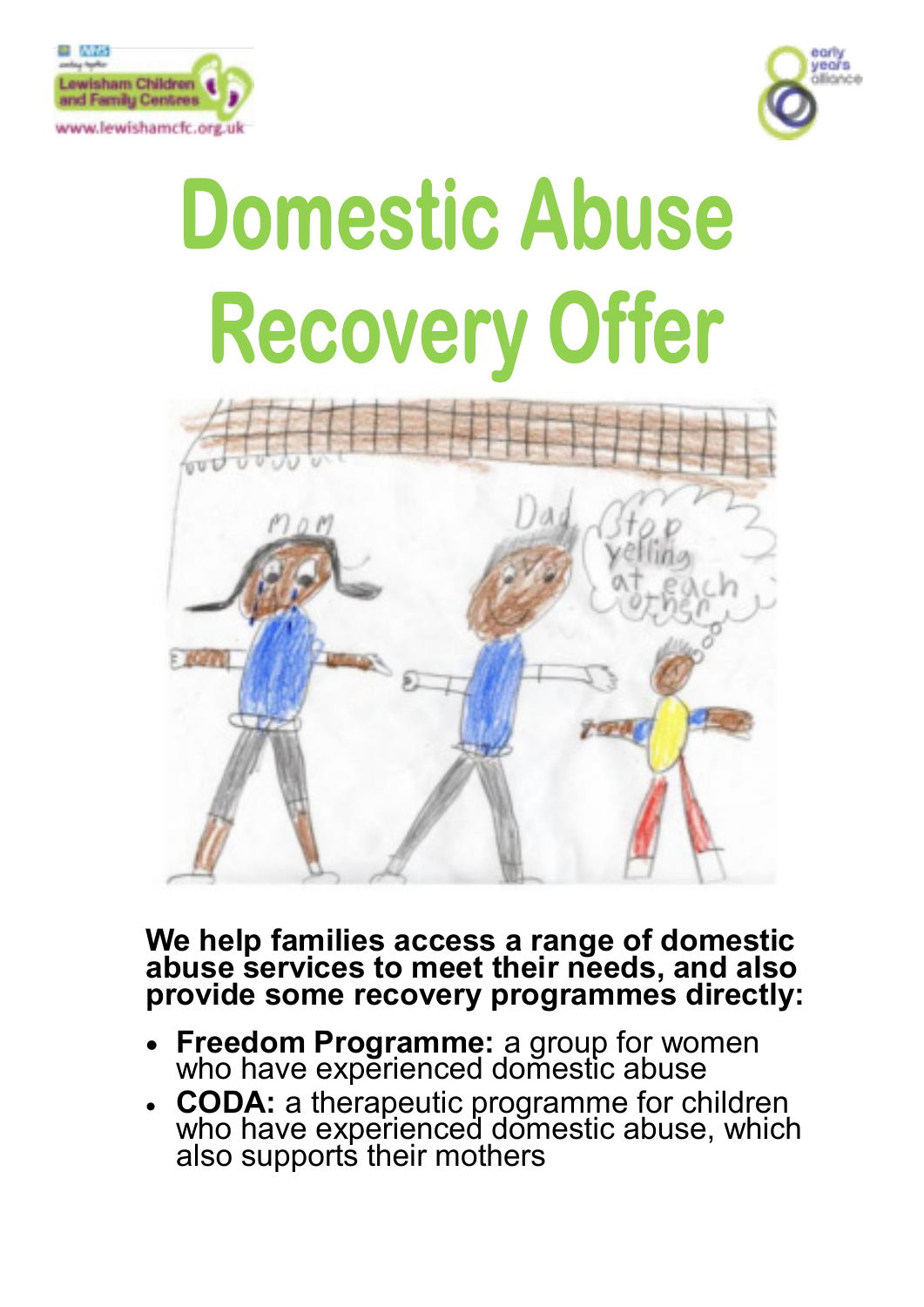# **CHILDREN OVERCOMING DOMESTIC ABUSE (CODA)**

CODA is a twelve-week **recovery** intervention for mothers and their children who have experienced domestic abuse.

Running concurrently, CODA provides two-hour sessions for mothers and their children on a weekly basis.

Each week covers a specific theme and programmes are divided into age appropriate groups.

**Note:** siblings cannot access the same group

#### **CODA seeks to support the recovery process and aims to:**

- Validate the children's experiences
- Reduce the self-blame that is commonly associated with children experiencing abuse
- Manage emotions appropriately
- Enhance the mother and child relationship
- Enable both the mother and child to heal together

## **CODA: ELIGIBILITY CRITERIA**

• CODA is for any child, aged between 4 and 11 years, who has experienced domestic abuse, with a concurrent programme for their mother

We can also work with children over 11 years, and we are also piloting the CODA programme to those under the age of 4 years, with an amended model which focuses on nurturing and strengthening attachment between mother and infant.

### **Due to the programme being recovery in nature, it is not an appropriate piece of work if:**

- The perpetrator is still residing in the family home
- The children are assessed as being at risk of 'significant harm'
- The family are still experiencing hurting and fighting

**NOTE:** This is a consent-based service, so should not be mandated as part of a CSC plan. Rather, it is a voluntary piece of work that the woman and child must wish to participate in  $-$  it is their choice.

## **CODA: IMPACT ON SERVICE USERS**

Watch Youtube Video [CODA Voice of the children](https://www.youtube.com/watch?v=qRsb9i_loPI)  2021 - [YouTube](https://www.youtube.com/watch?v=qRsb9i_loPI)



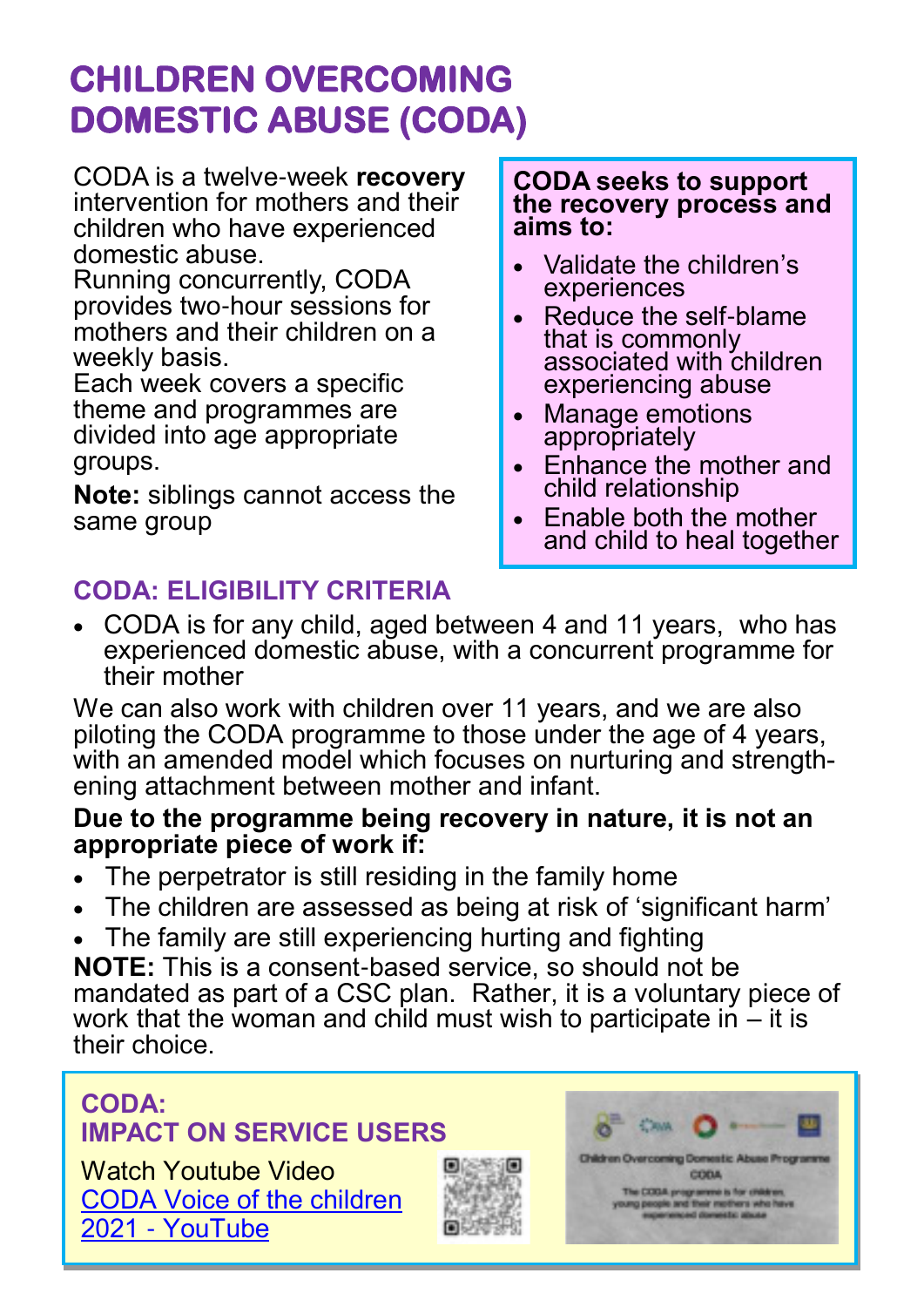# **THE FREEDOM PROGRAMME**

The Freedom Programme is a twelve-week **recovery** intervention for women who have experienced domestic abuse. It examines the roles played by attitudes and beliefs on the actions of abuser and the responses of victims and survivors.

## **The Freedom Programme aims to:**

- Provide women who are experiencing or surviving domestic abuse with a safe, supportive and friendly environment
- Validate women's experiences of abuse
- Allow women to recognise the tactics and behaviours of 'the dominator' – that is, the tactics that typify a perpetrator of domestic abuse
- Give women the opportunity to build connections with other women and reduce isolation

## **FREEDOM PROGRAMME: ELIGIBILITY CRITERIA**

- The Freedom Programme is for any mother who has experienced, and is in recovery from, domestic abuse
- In light of our current virtual offer, the Freedom Programme is being delivered locally as a **recovery** piece of work only
- Due to our current funding streams, the EYA offer is for **mothers**
- It cannot be delivered virtually to those women where separation has not yet occurred
- It cannot be delivered to women still in situ that is, if the abusive relationship is still live and/or if the alleged perpetrator is still residing within the family home

**NOTE:** This is a consent-based service, so should not be mandated as part of a CSC plan. Rather, it is a voluntary piece of work that the woman must wish to participate in – it is their choice.

## **FREEDOM PROGRAMME: IMPACT ON SERVICE USERS**

Watch Youtube Video: [Freedom Programme](https://www.youtube.com/watch?v=QFf1CUbl1uU)  [21 Sept 2021](https://www.youtube.com/watch?v=QFf1CUbl1uU) - YouTube